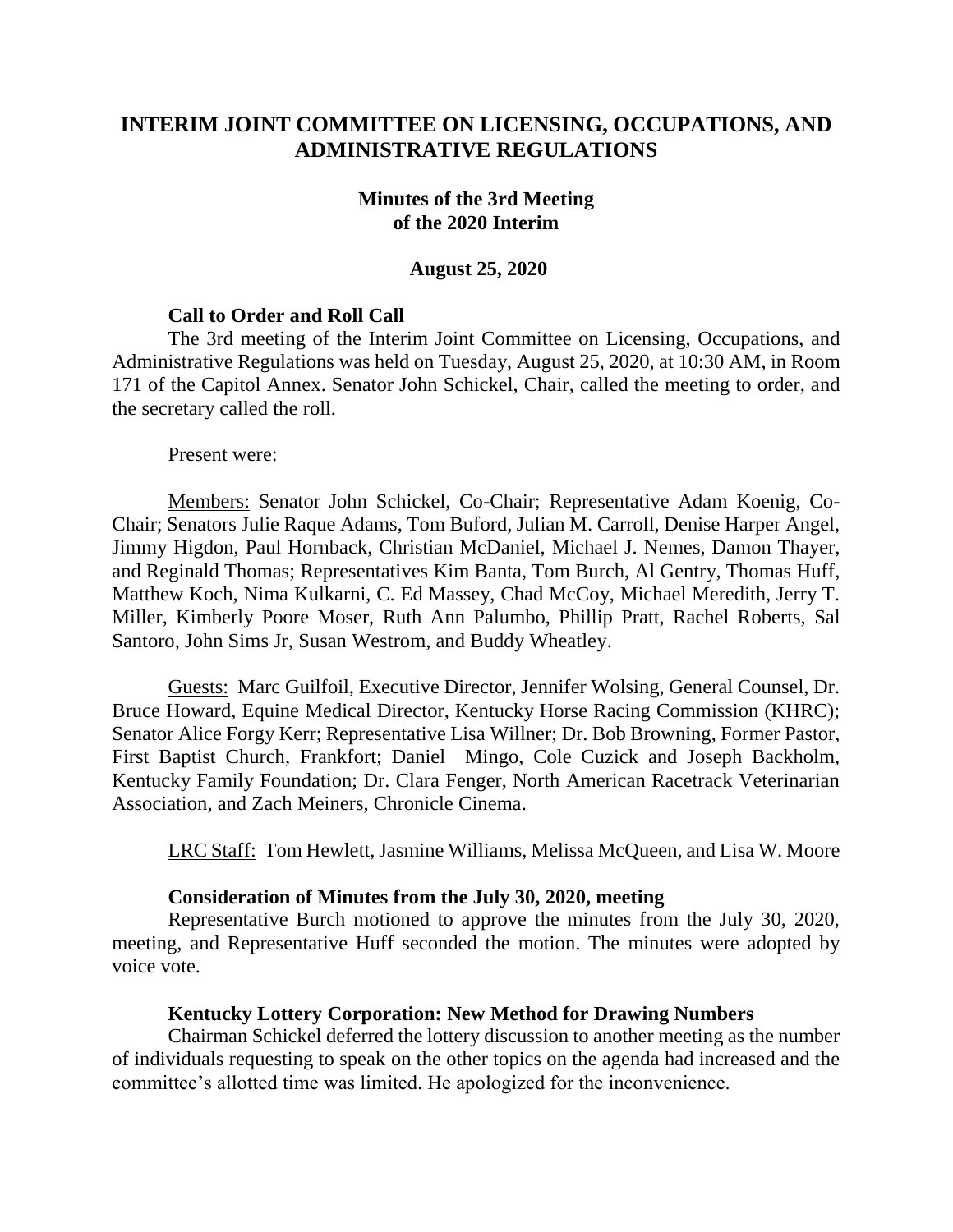## **Consideration of Administrative Regulations**

Referred Administrative Regulations Reviewed by the Committee Pursuant to KRS 13A.290:

## **PUBLIC PROTECTION CABINET. Kentucky Horse Racing Commission**

810 KAR 002:090. Temporary unsuitability of licensed premises.

810 KAR 004:030. Entries, subscriptions, and declarations.

810 KAR 005:060. Entries and starters.

810 KAR 008:010. Medication; testing procedures; prohibited practices.

810 KAR 008:020. Drug, medication, and substance classification schedule and withdrawal guidelines.

810 KAR 008:030. Disciplinary measures and penalties.

810 KAR 008:070. Bisphosphonates.

# **Those in favor of the administrative regulations**

Chairman Schickel said he is in support of the administrative regulations, and noted that they will go into effect upon conclusion of the meeting and before the Kentucky Derby.

Senator Thayer discussed the Equine Research Council's collaboration with Dr. Bruce Howard, Equine Medical Director, KHRC, on Kentucky's medication reform and the regulations. Over 16 years ago, Kentucky had a problem with stacking drugs in the thoroughbred industry. He noted the reform has occurred over numerous Horse Racing Commissions and several gubernatorial administrations. He fully supports the administrative regulations.

Senator Higdon said the Standardbred horse industry should be treated differently than the Thoroughbred horse industry. He emphasized that they should be categorically separate in all aspects.

Dr. Howard testified in favor of the administrative regulations and said they are starting a proposal towards a compromise. He said the regulations eliminate furosemide on race day for two-year olds in 2020, and will begin the elimination on stakes horses in 2021. By adopting this compromise, Kentucky can come into alignment with the rest of the racing world and help lessen the negative public perception that exists concerning medication issues in racing. It will also minimize the argument that furosemide enhances performance by causing fluid elimination, which reduces a horse's weight before a race by an estimated 10-20 pounds. He said the issue will continue to be monitored and findings reported to the Commission on a regular basis to see if changes need to be made.

## **Those against the administrative regulations**

Senator Hornback is concerned, if Lasix is banned, other illegal drugs will be used in its place. He said Lasix is relatively safe and helps with bleeding. He feels the administrative regulations are being rushed and not many other states have this in place. It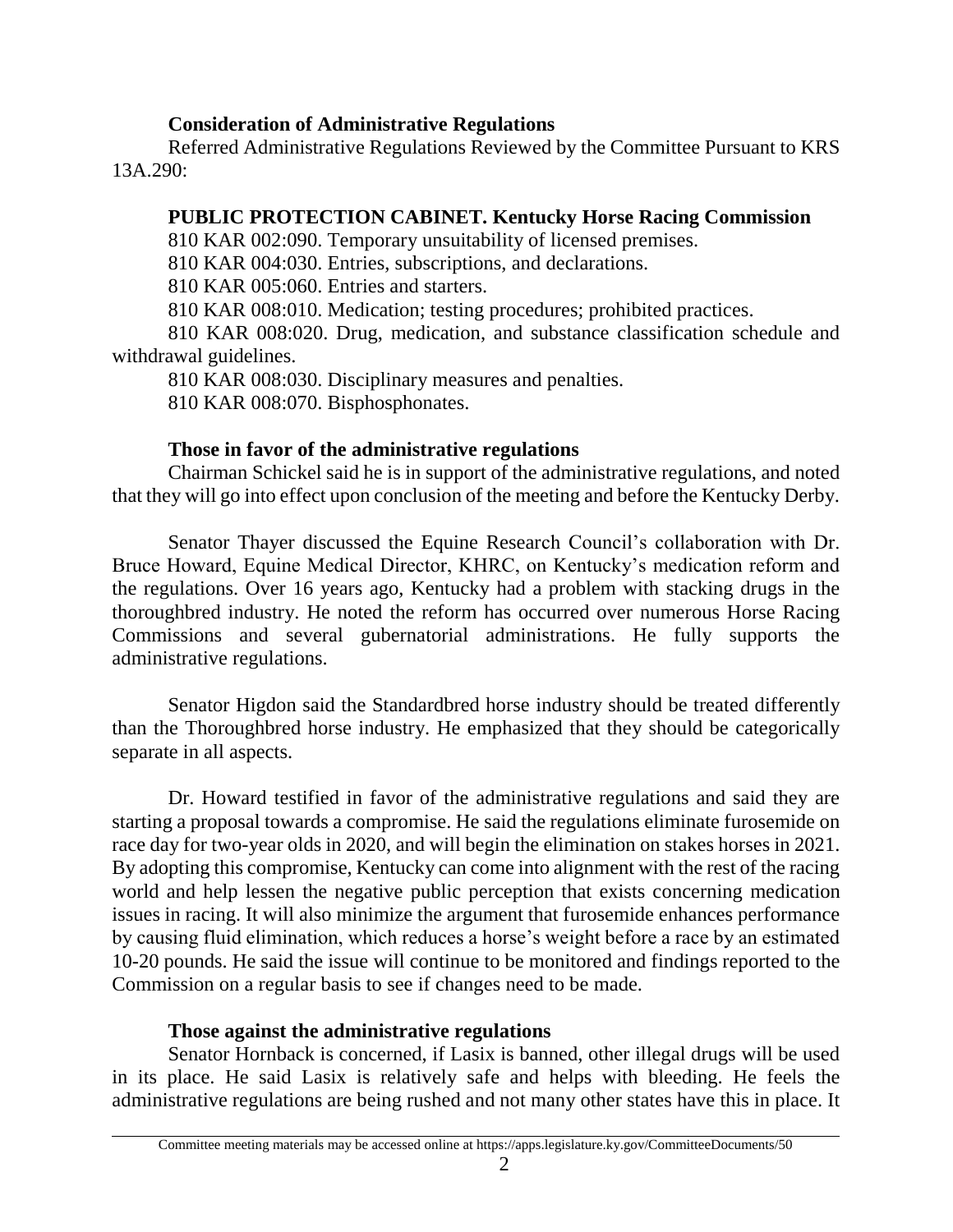is hard to compare to European races as they race on grass and the Unites States races on dirt. He feels the administrative regulations need some more vetting and this could be a detriment to Kentucky's claiming races.

Dr. Clara Fenger, North American Racetrack Veterinarian Association, urged the committee members to vote to find the administrative regulation deficient on behalf of two groups she is representing: the private practitioners in the Commonwealth who are gatekeepers for the health and welfare of the racehorses, and the majority of the horsemen and women of the Thoroughbred and Standardbred horse industry. She said science should drive policymaking. Data suggests that the banning of Lasix will increase horse deaths. She cited that if a horse breaks its leg, exercise-induced pulmonary hemorrhage (EIPH) is almost always present. She has been involved in the Kentucky Thoroughbred industry for over 28 years as a regulatory and practicing veterinarian, owner, and breeder.

Responding to a question from Senator Hornback, Senator Thayer said the regulation bans furosemide across the board for two-year old horses on race day. It will also ban furosemide in stakes races for the very best horses. Most young two-year old horses have not even bled yet and therefore do not need the Lasix treatment. There is a movement to remove it completely from all races, but this was a compromise. He said there is no Lasix ban from claiming races. Certain groups will block any sensible medication reforms because they refuse to compromise or acknowledge the change in public opinion.

Responding to a question from Representative Miller regarding the number of horse deaths in relation to the use of Lasix, Mr. Howard said he does not have the exact numbers. He said four horses were ruled to have died of EIPH, which is a low number out of 189,000 starters. He said he would share the raw data of the study period with Ms. Fenger and her colleagues. Ms. Fenger said she is interested in the raw data for the thresholds.

Representative Koch said this subject is very concerning. Kentucky is the horse capital of the world and it is important to keep its prime product competitive throughout the world. He said 80 percent of the yearlings raised in Kentucky will end up leaving the state.

Responding to a question from Representative Koch, Mr. Howard said he does not have wagering numbers available from Ellis Park. However, he has heard anecdotally the handle at Ellis Park has increased over previous years due to online and remote wagering.

Responding to a question from Senator McDaniel regarding the ability to accurately track the increased cases of EIPH with the absence of latex, Dr. Fenger said yes, it is possible to track with accuracy, but the KHRC does not provide them with all the information. Mr. Howard said the HRC publishes the mortality rate and reviews for every horse and disagrees with Dr. Fenger's assessment. If there is no comment in the mortality review on the lungs it is because the pathologist found no significant findings. Dr. Howard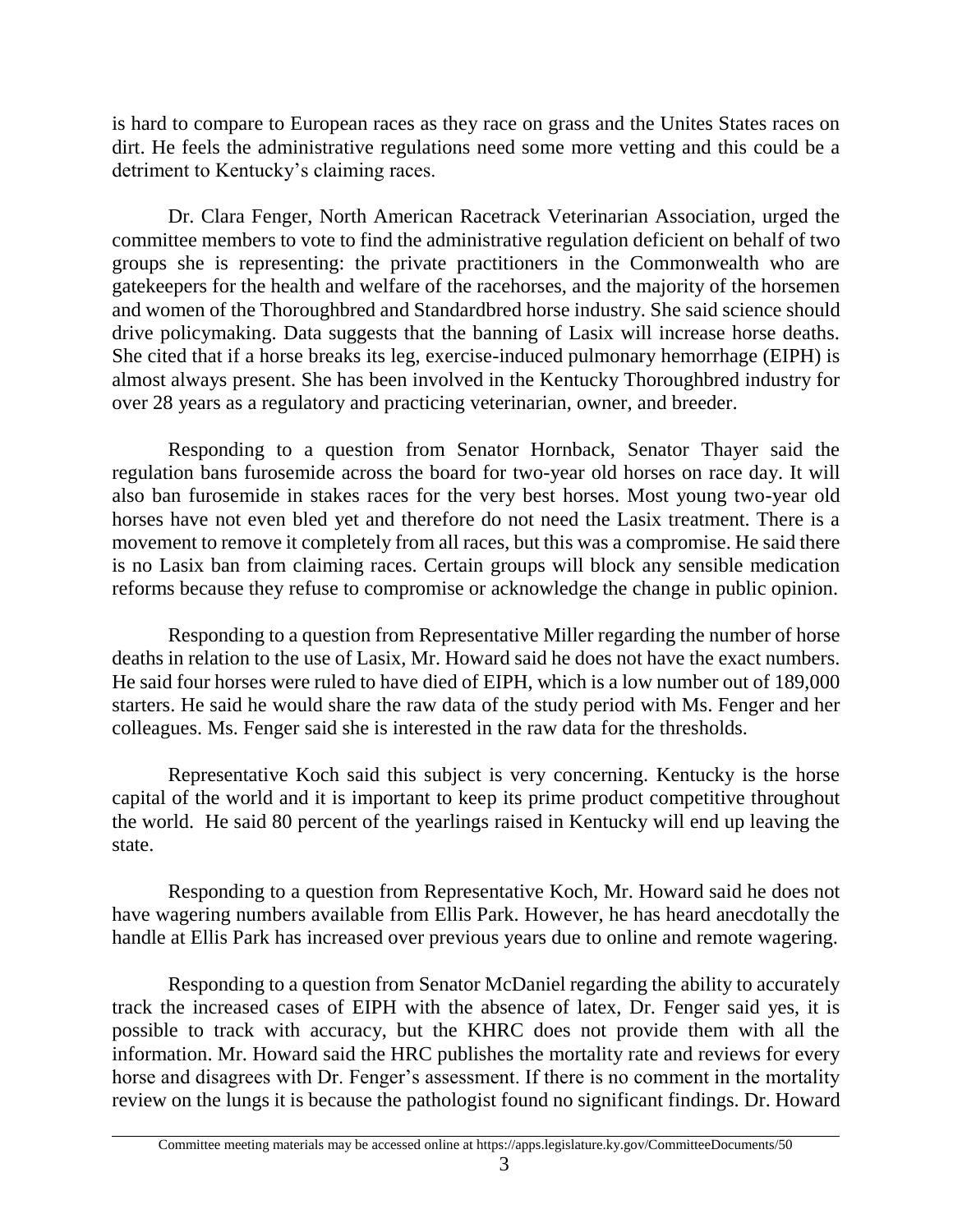does not believe the number of horses dying with EIPH will increase due to the absence of Lasix. Senator McDaniel asked the KHRC to keep everyone apprised of the updated statistics.

Responding to Senator McDaniel's question regarding a horse getting bumped from the Kentucky Oaks or Derby race this year due to a medication in its system, Dr. Howard said he provided the interested parties with the information of the regulation changes well in advance. He also noted the Lasix rule will not be effect for anything this year except two-year olds. Stakes race horses will not be affected by the regulation change until 2021. Dr. Fenger said there is published data that horses can test positive for steroids even if they were not administered to them. She said the sensitivity of the drug testing in horse racing can detect levels of drugs in horses from other horses through casual contact, and this increases the chance for a drug stacking violation.

Representative Meredith said there is a large divide among horsemen and regulators in the horse industry. He said we need to track the data closely to ensure legislators made the right decision. It is best to be leary of public opinion on livestock issues and do what is best for the horse.

Responding to a question from Representative Burch regarding drug testing in horses, Mr. Howard said it is a constant battle to detect new designer drugs on the market in the horse, but they are screened for over 1,500 substances. Representative Burch said a long-term study should be conducted on Lasix and its effectiveness and benefits in horses before banning. Dr. Howard said studies show different findings on both sides of the Lasix issue. Some studies find Lasix is not effective in helping the horse, and others say it helps to control the bleeding.

## **Discussion of Conversion Therapy**

Senator Alice Forgy Kerr explained the proposed bill draft 21 RS BR 99 that she and Representative Lisa Willner have co-sponsored for the 2021 General Assembly session. Senator Kerr says she views the bill as a pro-life piece of legislation. Conversion therapy is the term used to describe therapy that claims to change a gay person into a straight person or to stop a person from being transgender. In actuality, it has no scientific basis. Instead, it is often based on outdated and false theories such as the false notion that being gay is caused by bad parenting. Most conversion therapists falsely blame parents for a child being gay or transgender, even though there is zero evidence for such claims. She noted the practice of conversion therapy has been outlawed in 22 states and in four countries. She noted while many people hope to "pray the gay away", homosexuality is something most believe people are born with. Research shows that children subjected to conversion therapy have a seven times higher suicide rate.

Representative Lisa Willner said she taught developmental psychology and is well versed in social and emotional development. She said the research is robust and the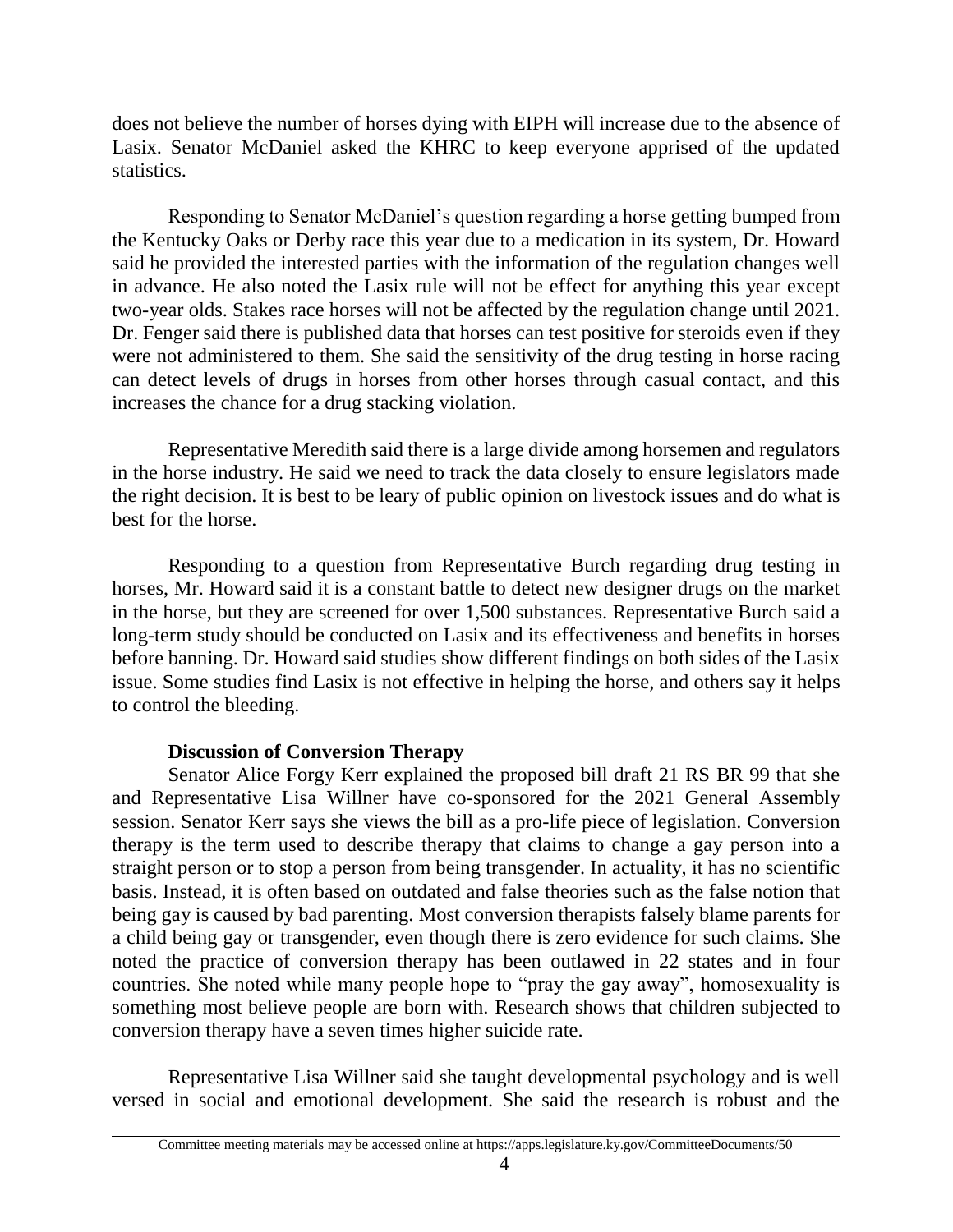evidence is clear. Efforts to change a person's sexual orientation or gender identity are not effective and these efforts are associated with severe and deadly consequences. Every leading medical and mental health organization in the country and Kentucky has concluded that conversion therapy is dangerous. It does not work, and it can cause life-threatening harm to minors. Other associated risks to minors include: drug use, engaging in unsafe sex, loss of faith, anxiety, panic attacks, depression, self-harm, and many others. She noted this is a bi-partisan effort supported by policymakers across the political spectrum, as well as religious leaders.

Representative Willner said the proposed legislation prevents state-licensed providers from engaging in conversion therapy with minors. It does not, however, keep all groups from practicing and engaging in these dangerous activities. It will prevent public dollars from being distributed to any agency in the Commonwealth offering conversion therapy practices. Finally, another important step is to provide evidence-based information to inform agencies of the risks associated with conversion therapy to minors.

Zach Meiners, Chronicle Cinema, testified before the committee about his experience of being a gay youth and conversion therapy. He said the therapist inflicted trauma upon him and he would beg God to make him straight. None of the therapists that he worked with in conversion therapy were actually licensed. The long-term effects of the practices are real and damaging. He experienced chronic depression and anxiety, being disconnected from your own sexuality and body, not being able to trust himself, or trust others. He feels lucky to be a survivor, and said conversion therapy is a shame-based practice that strips people of all of their identities. He urged the committee members to pass the proposed legislation in the 2021 Session of the Kentucky General Assembly.

Dr. Bob Browning, Former Pastor, First Baptist Church, Frankfort, said this is his  $51<sup>st</sup>$  year in ministry, and he is opposed to conversion therapy. He said many people he has counseled and met over the years did not make a conscious decision to become gay. He urged the committee members to remember one lesson and always put a name, face, place, or story with an issue when confronted with making a big decision.

Daniel Mingo, Founder and Ministry Director of Abba's Delight, spoke in favor of conversion therapy. Abba's Delight is a Christian ministry which assists born-again believers and families and friends of those who are gay-identified, to resolve the conflict of the effects of homosexuality on their lives. Pastors and churches receive assistance as well in ministering to those in their congregations whose lives have been impacted by homosexuality. Mr. Mingo became a born-again Christian at age 17, yet for nearly 30 years secretly involved himself in homosexual activity through anonymous encounters.

Mr. Mingo said intensely pursuing discipleship in Jesus while dying to the temptations of same sex attractions proved a monumental inner conflict, yet he neither took on a gay identity nor immersed himself in the gay culture. Realizing he had been feeding a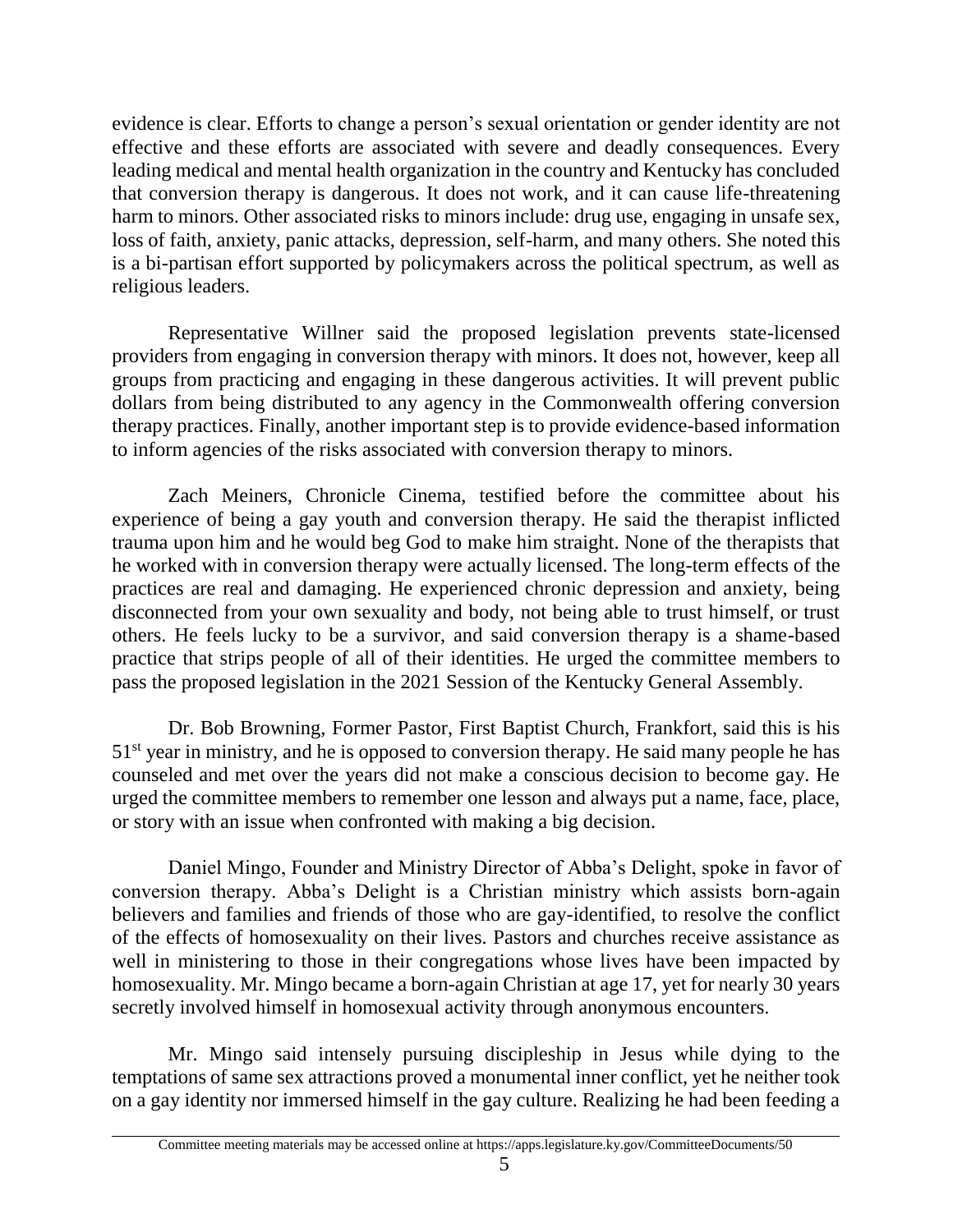sexual addiction for nearly 30 years, he went into recovery in 1993 through mentor counseling and attending support and recovery group meetings, and continues that overcoming process today.

Mr. Mingo discussed problems with the proposed legislation. He said the bill can hurt the people he counsels that no longer want to experience homosexual desires. As presented, it offers protections to minors and vulnerable adults from coercive practices and aversion therapies by licensed counselors, but these techniques have not been practiced by professionals for decades already, as is evidenced by the total absence of lawsuits or revocation of licenses.

Mr. Mingo said one of his primary concerns of this legislation is that it will censor counseling to only those with unwanted same sex attractions and gender dysphoria. These same individuals can receive help if they want to be gay, but if they want to lead a heterosexual life following their religious convictions, they are out of luck. He said this is discrimination. All people should have the choice to pursue counseling options that align with their personal life goals and not be under government control.

Mr. Mingo said if this bill is passed it would violate the guaranteed first amendment rights to free speech for secular counselors, pastoral counselors, and any professionals whose beliefs are not in agreement with this bill's one-sided makeup. The bill also takes away the basic rights of parents to freely choose the care they deem best for their children. Kentucky should not make it illegal for Christians to provide licensed, professional care.

Cole Cusick, Family Foundation, said the First Amendment of the United States Constitution states that Congress should make no law respecting an establishment of religion or prohibiting the free exercise thereof, or abridging the freedom of speech. He said passing the bill would violate both the United States and Kentucky Constitutions. It seems like it is promoting a ban on conversations of faith and for the minor to talk to a trusted person of leadership that shares their same religion.

Joseph Backholm, attorney, Family Research Council, said the legislature is not the best body to understand the best needs of a child. He has 13 years in Washington State dealing with this issue in a very different political climate. He said coercion and abuse of clients, regardless of their age, is inappropriate and should not be allowed. Public opinion cannot and should not determine public policy.

Mr. Backholm said the proposed legislation interferes with the right of selfdetermination for individuals. Parental rights should play an important part in determining the care and treatment for their children. He said the definition of conversion therapy includes sexual orientation and gender identity, which are radically different scenarios. Affirmation of gender identify includes surgical intervention which in many cases could harm and eliminate the fertility of a child. He said the proposed legislation is just an attempt